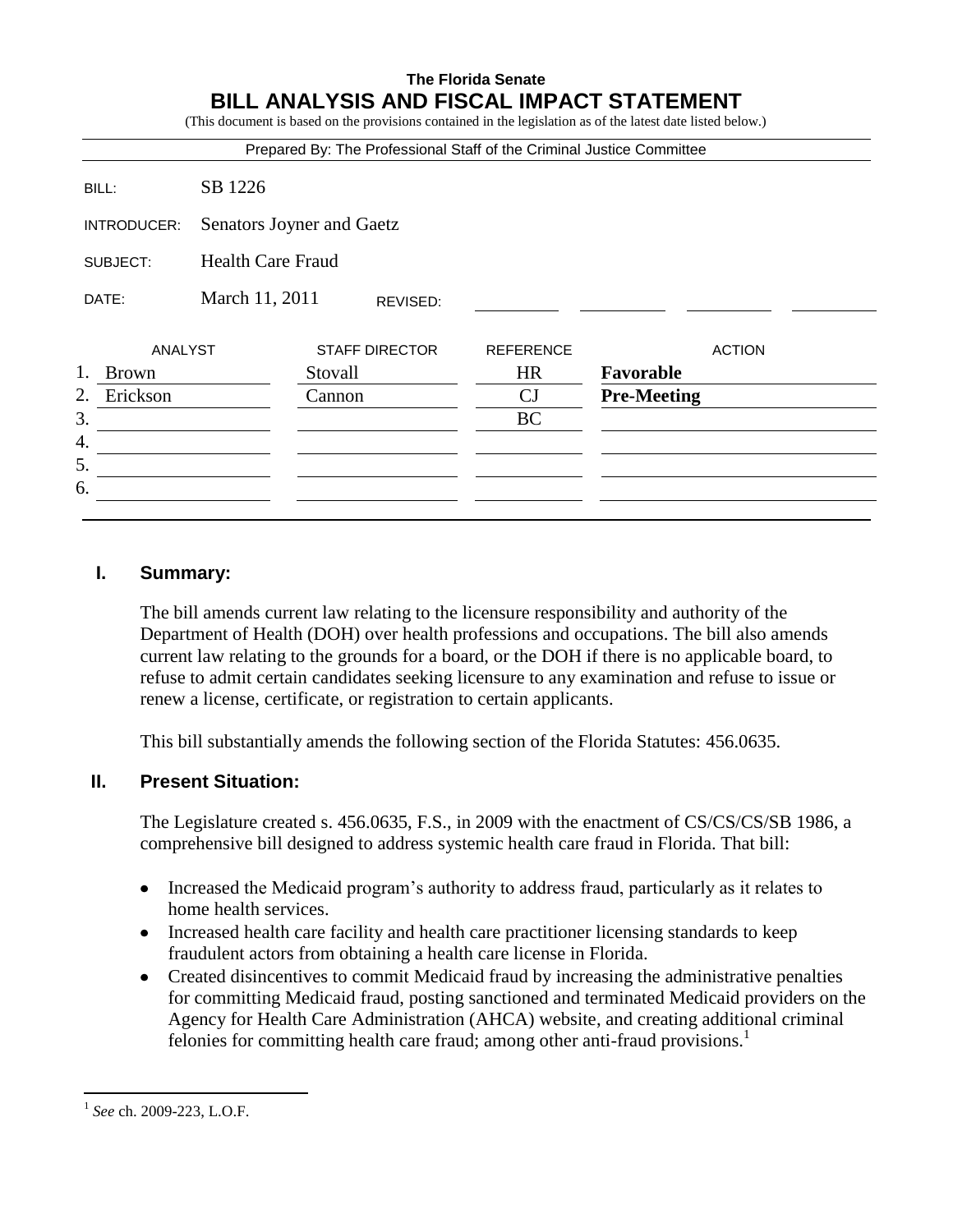# *Health Care Practitioner Licensure Authority of the Department of Health*

The DOH is responsible for the licensure of most health care practitioners in the state. Chapter 456, F.S., provides general provisions for the regulation of health care professions in addition to the regulatory authority in specific practice acts for each profession or occupation. Section 456.001, F.S., defines "health care practitioner" as any person licensed under:

- Chapter 457 (acupuncture).  $\bullet$
- Chapter 458 (medical practice).
- Chapter 459 (osteopathic medicine).
- Chapter 460 (chiropractic medicine).
- Chapter 461 (podiatric medicine).
- Chapter 462 (naturopathy).
- Chapter 463 (optometry).
- Chapter 464 (nursing).
- Chapter 465 (pharmacy).
- Chapter 466 (dentistry).
- Chapter 467 (midwifery).
- Part I, part II, part III, part V, part X, part XIII, or part XIV of chapter 468 (speech-language pathology and audiology; nursing home administration; occupational therapy; respiratory therapy; dietetics and nutrition practice; athletic trainers; and orthotics, prosthetics, and pedorthics).
- Chapter 478 (electrolysis).
- Chapter 480 (massage practice).
- Part III or part IV of chapter 483 (clinical laboratory personnel and medical physicists).
- Chapter 484 (dispensing of optical devices and hearing aids).
- Chapter 486 (physical therapy practice).
- Chapter 490 (psychological services).
- Chapter 491 (clinical, counseling, and psychotherapy services).

Current law<sup>2</sup> prohibits the DOH and the medical boards within the DOH from allowing any person to sit for an examination who has been:

- Convicted of, or entered a plea of guilty or nolo contendere to, regardless of adjudication, a felony under ch. 409, F.S., $^{3}$  ch. 817, F.S., $^{4}$  ch. 893, F.S., $^{5}$  21 U.S.C. ss. 801-970, $^{6}$  or 42 U.S.C. ss. 1395-1396, $\frac{7}{7}$  unless the sentence and any subsequent period of probation for such conviction or pleas ended more than 15 years prior to the date of the application;
- Terminated for cause from the Florida Medicaid program unless the applicant has been in good standing with the Florida Medicaid program for the most recent 5 years; or

 $\overline{a}$ 

<sup>2</sup> *See* s. 456.0635, F.S.

 $3$  ch. 409, F.S., "Social and Economic Assistance," is in Title XXX, "Social Welfare," and includes the Florida Medicaid and Kidcare programs, among other programs.

<sup>4</sup> ch. 817, F.S., "Fraudulent Practices," is in Title XLVI, "Crimes."

 $<sup>5</sup>$  ch. 893, F.S., "Drug Abuse Prevention and Control," is in Title XLVI, "Crimes."</sup>

 $6$  21 U.S.C. ss. 801-970 create the Controlled Substances Act, which regulates the registration of manufacturers, distributors, and dispensers of controlled substances at the federal level.

 $^7$  42 U.S.C. ss. 1395-1396 create the federal Medicare, Medicaid, and Children's Health Insurance programs.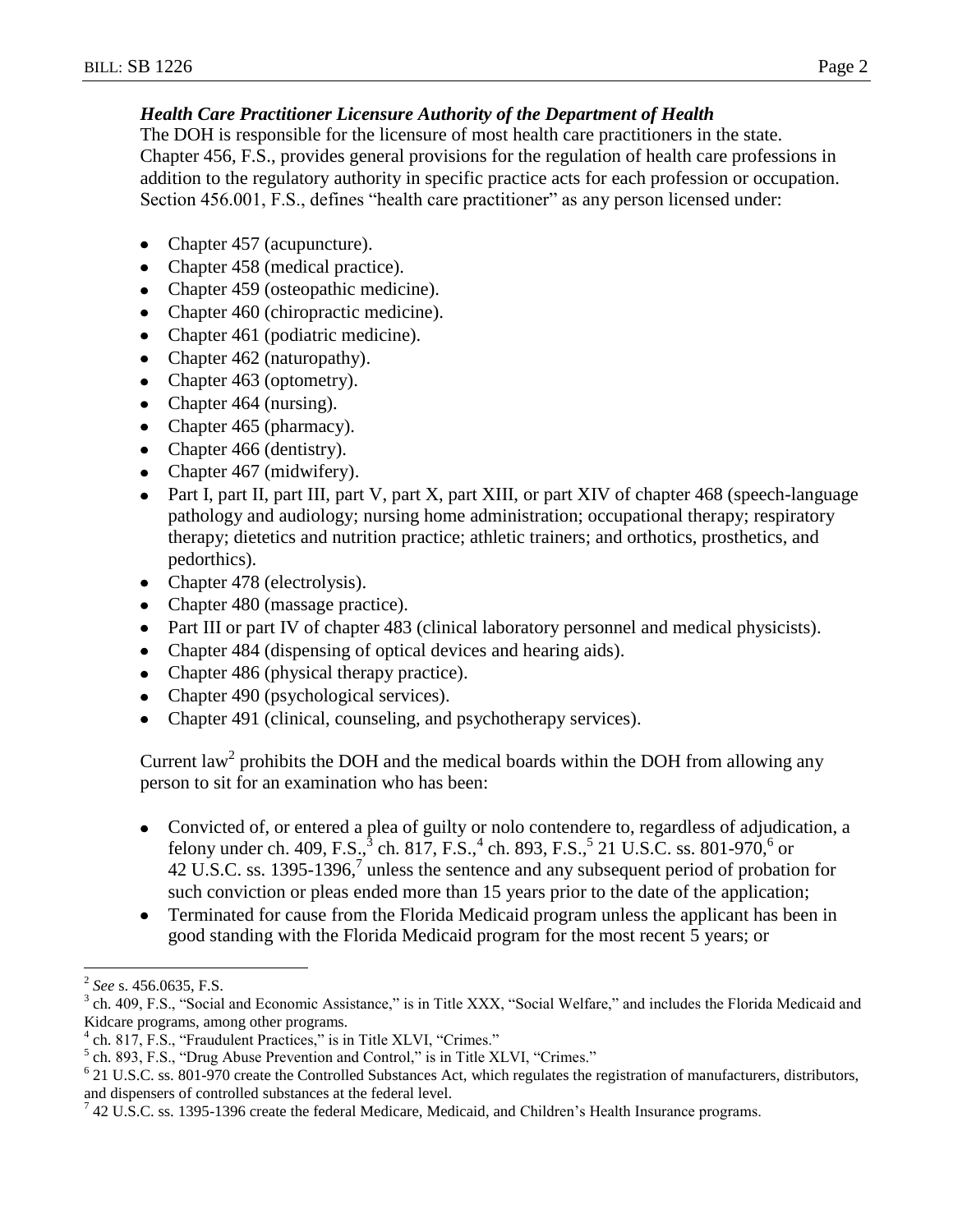$\overline{a}$ 

Terminated for cause, pursuant to the appeals procedures established by the state or Federal  $\bullet$ Government, from any other state Medicaid program or the federal Medicare program, unless the applicant has been in good standing with a state Medicaid program or the federal Medicare program for the most recent 5 years and the termination occurred at least 20 years prior to the date of application.

The DOH and the medical boards must refuse to issue or renew a license, certificate, or registration to an applicant, or person affiliated with that applicant, who has violated any of the provisions listed above.

### *Implementation of Current Law by the Department of Health*

Neither the DOH nor the boards deny licensure based on an applicant's termination for cause from the federal Medicare program because federal law does not implement such terminations "for cause." The DOH does not deny licensure renewal based on an applicant's termination for cause from the federal Medicare program for the same reason.

The DOH applies the denial of renewals to offenses occurring after July 1, 2009, when s. 456.0635, F.S., took effect.

### **III. Effect of Proposed Changes:**

**Section 1** amends s. 456.0635, F.S. The catch line is changed from "Medicaid fraud; disqualification for license, certificate, or registration," to "Health care fraud; disqualification for license, certificate, or registration." Other references in the statute to the general subject of "Medicaid fraud" are changed to "health care fraud."

The bill separates the disqualifications for licensure, certification, or registration from those relating to licensure renewal into two different statutory subsections.

The bill expands the current provisions that require a board or the DOH to refuse to admit a candidate to any examination and to refuse to issue a license to any applicant who has been convicted of, or entered a plea of guilty or nolo contendere to, regardless of adjudication, a felony under ch. 409, F.S., ch. 817, F.S., or ch. 893, F.S., to include similar felony offenses committed in another state or jurisdiction. The bill deletes the provision in current law that nullifies the prohibition if the sentence and probation period ended more than 15 years prior to the date of application, and replaces it with the following provisions:

- For felonies of the first or second degree, the prohibition expires when the sentence and probation period have ended more than 15 years before the date of application.
- For felonies of the third degree, the prohibition expires when the sentence and probation period have ended more than 10 years before the date of application, except for felonies of the third degree under s.  $893.13(6)(a)$ , F.S.<sup>8</sup>

 $8$  Section 893.13(6)(a), F.S., makes it unlawful for any person to be in actual or constructive possession of a controlled substance unless such controlled substance was lawfully obtained from a practitioner or pursuant to a valid prescription or order of a practitioner while acting in the course of his or her professional practice, or to be in actual or constructive possession of a controlled substance except as otherwise authorized by ch. 893, F.S.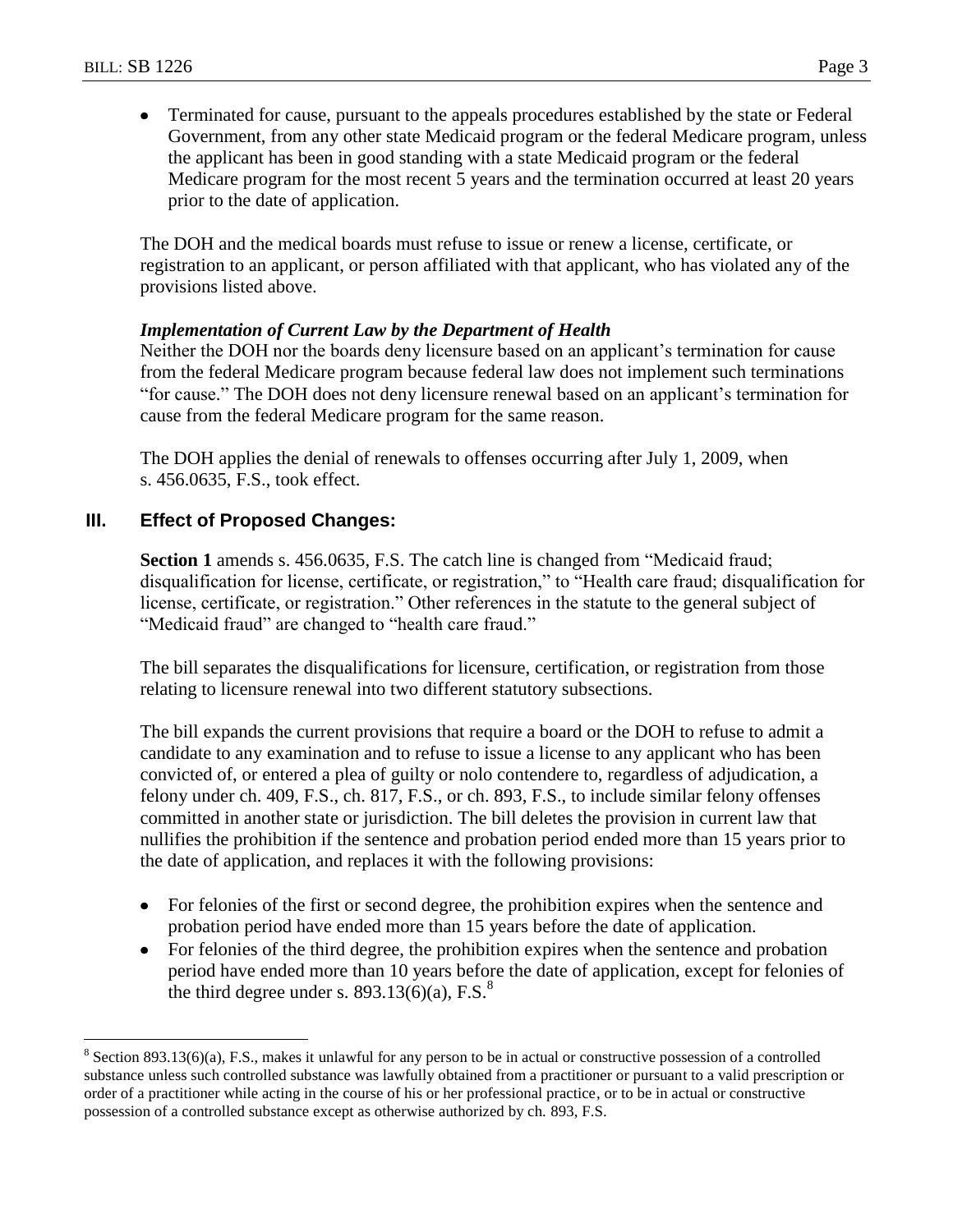• For felonies of the third degree under s.  $893.13(6)(a)$ , F.S., the prohibition expires when the sentence and probation period have ended more than 5 years before the date of application.

For felonies in which the defendant entered a plea of guilty or nolo contendere in an agreement with the court to enter a pretrial intervention or drug diversion program, the bill prohibits the DOH from approving or denying the application for a license, certificate, or registration until the final resolution of the case.

The bill requires a board or the DOH to refuse to admit a candidate to any examination and to refuse to issue a license to any applicant who has been convicted of, or entered a plea of guilty or nolo contendere to, regardless of adjudication, a felony under 21 U.S.C. ss. 801-970 or 42 U.S.C. ss. 1395-1396, unless the sentence and any probation period for such conviction or plea ended more than 15 years before the date of the application.

The bill deletes reference to "terminated for cause" from the federal Medicare program as grounds for which the DOH is required to deny a license and creates a new standard to exclude applicants currently listed on the U.S. Department of Health and Human Services Office of Inspector General's List of Excluded Individuals and Entities.

The bill specifies that the prohibitions above relating to examination, licensure, certification, and registration do not apply to applicants for initial licensure or certification who were enrolled in an educational or training program on or before July 1, 2010, which was recognized by a board, or by the DOH if there is no applicable board, and who applied for licensure after July 1, 2010.

The bill creates a new statutory subsection relating to licensure *renewal* that requires denial of renewal for the same felony offenses referenced above, except that in order to trigger the renewal prohibition, the conviction or plea must have occurred after July 1, 2010. The bill includes the same provisions for denying licensure renewal as those described above for examination, licensure, certification, and registration, relative to exclusion from the Medicare program and termination from Medicaid programs in Florida or other states, as well as identical provisions regarding applicants who have entered a pretrial intervention or drug diversion program.

The bill requires the DOH to adopt rules to administer the provisions related to denial of licensure renewal.

**Section 2** creates an effective date for the bill of July 1, 2011.

## **IV. Constitutional Issues:**

A. Municipality/County Mandates Restrictions:

The provisions of this bill have no impact on municipalities and the counties under the requirements of Article VII, Section 18 of the Florida Constitution.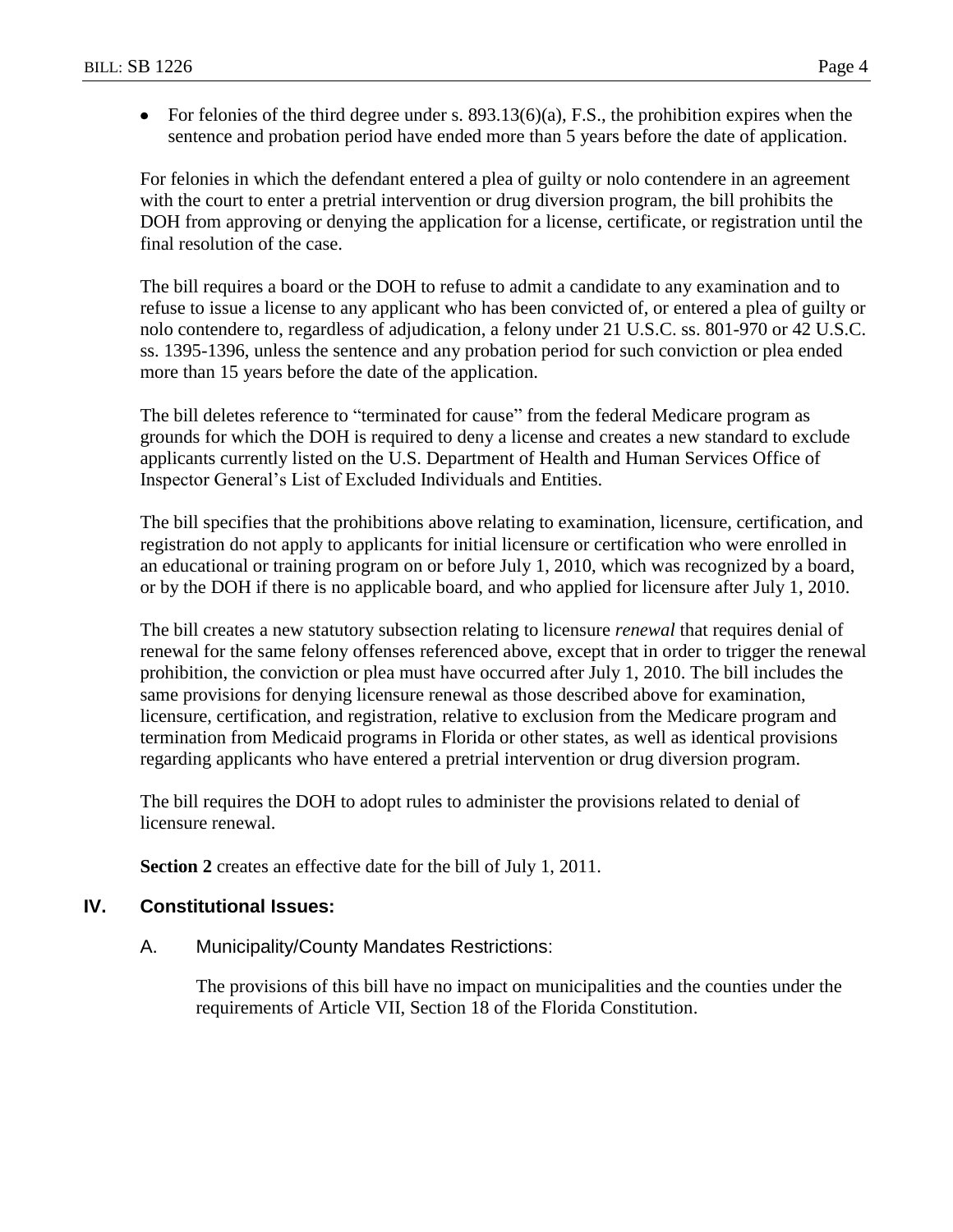#### B. Public Records/Open Meetings Issues:

The provisions of the bill have no impact on public records or open meetings issues under the requirements of Article I, Section 24(a) and (b) of the Florida Constitution.

C. Trust Funds Restrictions:

The provisions of this bill have no impact on the trust fund restrictions under the requirements of Article III, Subsection 19(f) of the Florida Constitution.

### **V. Fiscal Impact Statement:**

A. Tax/Fee Issues:

None.

B. Private Sector Impact:

The bill will affect the ability of certain applicants to become licensed or to renew a license and thereby affect their ability to qualify or remain qualified for gainful employment within certain occupations regulated by the DOH. The bill will apply the statutory licensure prohibitions to persons with felony convictions or pleas effective in other states the same as they are applied to persons with felony convictions or pleas effective in Florida. This will create more equity in the application of the law and should result in more mandatory denials among persons within that demographic. However, the bill also relaxes the standards in other ways, such as the "sliding scale" for the prohibition's duration based on the type of felony, which should result in fewer mandatory denials under those circumstances.

C. Government Sector Impact:

The DOH will experience a recurring increase in workload to implement the bill and nonrecurring costs for rule-making, the costs of which are indeterminate.

### **VI. Technical Deficiencies:**

None.

### **VII. Related Issues:**

Currently, s. 120.60, F.S., requires the DOH to approve or deny an application within 90 days. The bill tolls the time for persons in a court-approved pretrial intervention or drug diversion program. For renewal applications, renewals that are not approved are classified as delinquent and then become null and void under s. 456.036, F.S. Under the bill, if the DOH is prevented from approving or denying a renewal application until final resolution of the court case, the result would be the same as a denial if the license becomes null and void due to lack of approval.

The bill requires the DOH to adopt rules to administer the bill's provisions related to denial of licensure renewal but not with regard to licensure applications. Rule-making related to denial of